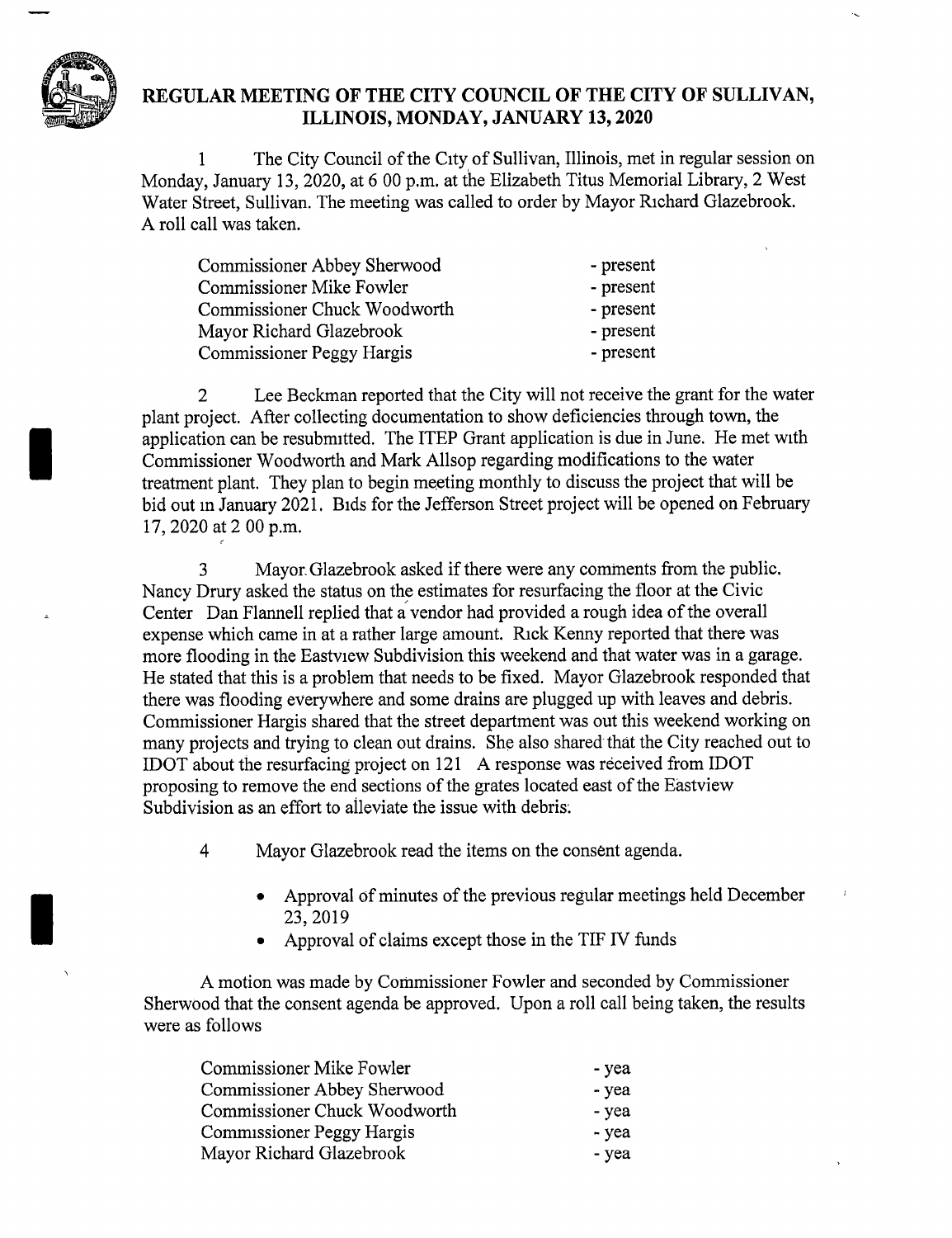and the motion was declared carried by omnibus vote.

<sup>5</sup> A motion was made by Commissioner Woodworth and seconded by Commissioner Sherwood to approve the claims for TIF IV Upon a roll call being taken, the results were as follows.

| Commissioner Chuck Woodworth | - yea     |
|------------------------------|-----------|
| Commissioner Abbey Sherwood  | - yea     |
| Commissioner Mike Fowler     | - abstain |
| Commissioner Peggy Hargis    | - yea     |
| Mayor Richard Glazebrook     | - yea     |

and the motion was declared carried.

6 Commissioner Sherwood reported that the Christmas lights have been taken down at the park and they and are looking at replacing the traditional bulbs with LED bulbs. Due to recent rain, the Civic Center has been working to keep they gym floor dry by running fans and mopping up water Commissioner Sherwood confirmed that plans are being finalized for the Civic Center Director position.

7 Commissioner Fowler met with the line crew about an increase in wages and the power plant employees have requested that a wage study be completed for their positions. He is proposing a five percent raise m wages for the line crew and power plant personnel. Commissioner Fowler reported that a change has been made in the shift schedule for an employee at the plant, the line crew is looking to hire a few more linemen and they are looking at installing a backup generator for the servers at the shop The new bucket truck has arrived, the current truck will be kept to use for tree trimming.

<sup>8</sup> Commissioner Woodworth met with Lee Beckman to discuss plans for the new water treatment plant. He reported that there was a large water main leak Saturday night that required repair He explained that instances such as this are why the plant needs monitoring after <sup>5</sup> 00 p.m.

9 Commissioner Hargis reported that if the weather cooperates the corey Avenue project will be completed this week. She thanked the other departments for their help on the project.

<sup>10</sup> Mayor Glazebrook checked on the Civic Center on Sunday and reported that fans were working to help dry the gym floor He announced that Herb Bricker submitted his resignation from the Cemetery and the Park and expressed thanks for the work that Herb has done for the City Mayor Glazebrook shared <sup>a</sup> presentation that was submitted by Kathleen Preissing at the Jefferson Barracks, designating Sullivan as a POW-MIA City He then read a thank you letter from The Chamber of Economic Development.

<sup>11</sup> A motion was made by Commissioner Sherwood and seconded by Commissioner Hargis to impose <sup>a</sup> <sup>12</sup> month moratorium in regards to the spending of the Titus proceeds after the funds are received. Upon a roll call being taken, the results were as follows